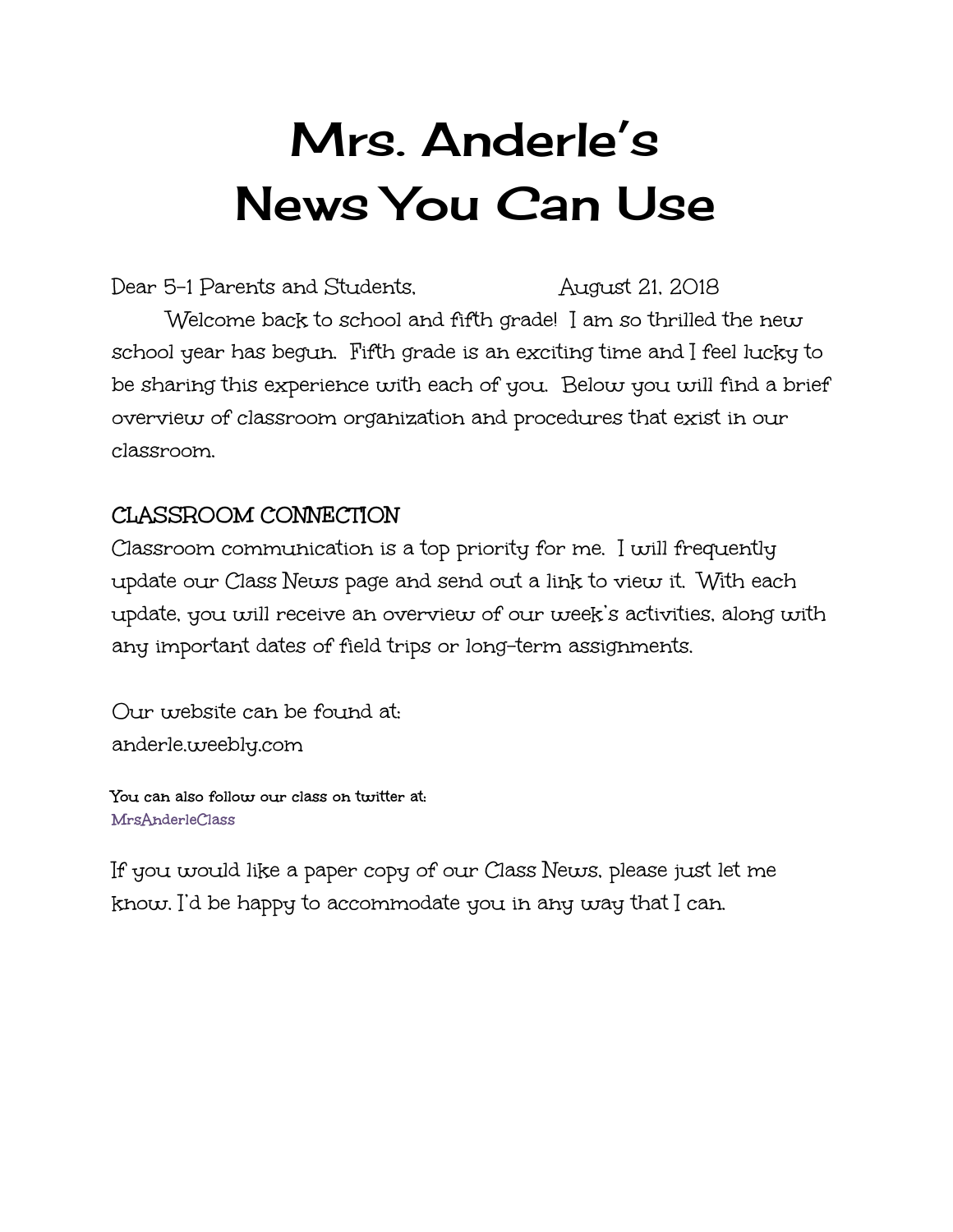# **PARENT COMMUNICATION**

My door is always open to you and your child. Please feel free to contact me before or after school. You may also contact me via email: [aanderle@sd25.org](mailto:aanderle@sd25.org).

# **HOMEWORK**

Assignments are given to reinforce classroom instruction and apply concepts. All assignments must be turned in on the due date, unless there is a note from a parent/guardian explaining the circumstances.

#### Students should also be reading for at least 30 minutes per night.

# **ACCORDION FOLDER**

Students will be using their accordions for all subject areas. Students should bring this folder home each night with any important handouts for you to see. Students should return the folder to school the following day with any notes, forms, etc. that should be given to the office or me.

# **ASSIGNMENT NOTEBOOKS**

Your child has been provided with an assignment notebook. It is important for students to take the responsibility of recording assignments correctly on a daily basis. An assignment board is posted in the front of our classroom, and we will check assignment notebooks each afternoon. However, it might also be a good idea for you to check your child's assignment notebook each night to ensure that he or she has completed each assignment.